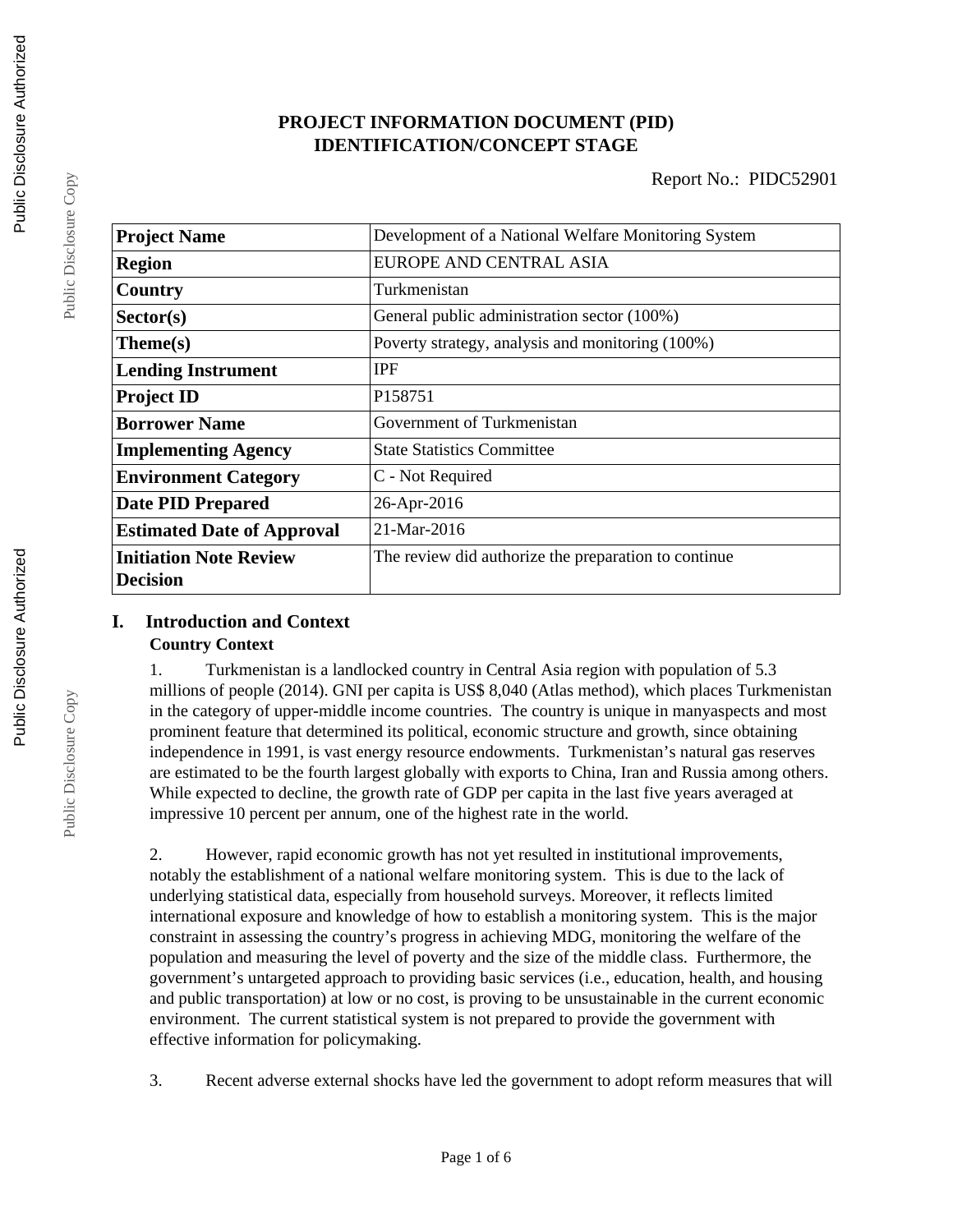adversely affect the population's welfare. Given the importance of natural gas to the economy and to government revenues, the recent decline in energy prices has led to increasing utility prices for households. The government has recently initiated a set of measures to gradually remove subsidies and bring tariffs closer to cost recovery for selected utility services such as energy and water. This signals a shift in the economic paradigm on the part of the government to slowly liberalize the market. With the increase in prices, the population will need to begin paying for services that used to be free. Consequently, household welfare will decrease and some groups—such as the poor or bottom 40 percent of the population—may be hurt more than others, especially, if the government has not put into place any mitigation measures. However, without data—especially reliable and official data, it is difficult to identify who is affected, to what degree, and how best to mitigate the burden for the vulnerable.

#### **Sectoral and Institutional Context**

4. Turkmenistan joined the World Bank in 1992, but despite our long-term relationship the agenda of monitoring welfare has advanced relatively slowly especially compared to other countries in the region. This may be reflective of centralized structure of the decision making in the country and adherence to the self-reliance in policy making that resulted in low degree of exposure to international practices and experience. Over the years the capacity of the counterparts, specifically in the State Statistics Committee has not benefited from new knowledge on or training in the field of welfare measurement. This has also contributed to limited cooperation on the systematic production of household survey data and social indicators.

5. In recent years, the Bank and Turkmenistan have slowly begun to cooperate on statistical capacity development. For example, between 2009 and 2012, Turkmenistan received a grant under the framework of TFSCB to develop a statistical master plan and get technical assistance with conducting and processing of data for informal economy and Living Standard Management surveys. That project was rated satisfactory and was successful in terms of advancing a dialogue on benefits of household survey data for policy making. The project significantly contributed to the capacity of the State Statistical Committee (SSC) in the conduct of field work, data processing and analysis of household survey. While unit level data have not been shared, the experience showed that cooperation is both possible and desired by the client.

6. In Turkmenistan, statistical capacity, especially in the design and collection of household income and expenditure survey data remains low. The country conducts periodic household surveys, but has limited knowledge on how to measure welfare (monetary and non-monetary) or to ensure the household survey's quality. Currently, the SSC produces summary tables based on the official survey but this information is insufficient to monitor welfare. The culture of using data to inform policy appears to be under developed. Furthermore, until the country is able to measure welfare, any further distributional analysis that could inform policy or help with developing a targeted safety net will be stymied.

#### **Relationship to CAS/CPS/CPF**

7. The proposed project objectives and activities are strongly aligned with the Country Engagement Note (CEN) for Turkmenistan. In the CEN the need for advancing the agenda of the welfare measurement and statistical capacity building is prominently featured. This document (and the previous Interim Country Strategy) support the Government's National Program for Socioeconomic Development (2011-2030) where one of the main country priories is improving the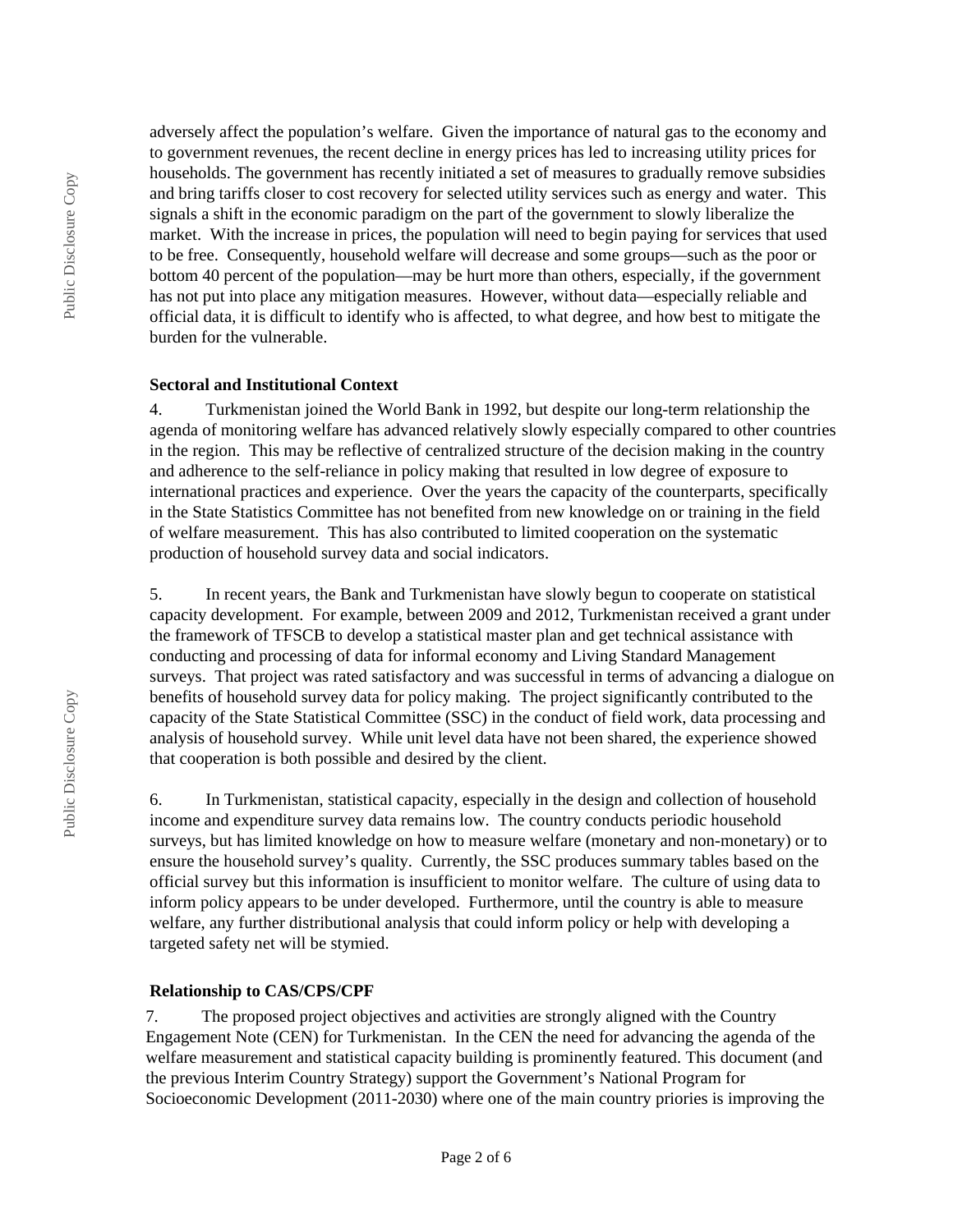welfare of the population and quality of life. To support the objective of the country's and Bank's program and better formulate social policies the Government needs to improve on its monitoring system based on household surveys to measure progress of the living standards.

8. The lack of welfare data means that the engagement in Turkmenistan cannot be effectively aligned with the Bank's twin goals of poverty reduction and shared prosperity. In order to ensure that the Bank's activities enhance the population's welfare, better quality, relevant and timely data are needed. The identification of service gaps and the assessment of the impact of policy changes resulting from the Bank's activities would require that that the statistics office be in a position to measure welfare systematically. The Bank's Executive Board noted during the discussions of that the Bank needed to make a greater effort to assist Turkmenistan in measuring welfare and using this information to contribute to the design of specific components of the program.

9. The gradual modernization of Turkmenistan supported by the Bank means that institutions will need to be reoriented and developed. The medium term outlook of the strategy underlines the importance of the private sector and market oriented reforms for sustaining economic growth and diversifying the economy. It is understood that, economic reforms agenda will be central for Government going forward. This in turn leads to the need to better understand social and distributional impacts of policy changes using micro-household data. The proposed activities will support efforts by the Government to link explicitly the development objective of welfare improvement with economic policy making.

#### **II. Project Development Objective(s)**

## **Proposed Development Objective(s)**

10. The primary objective of the proposed task is to support the Government of Turkmenistan in developing a modern national welfare monitoring system. This will require assisting the SSC to improve their household survey questionnaire, collect consumption and income data, and adopt international good practice in measuring poverty and the middle class (including non-monetary aspects such as access to services and employment). By working on the main aspects of welfare statistics, the aim is to ensure that the SSC upgrades its current household survey instrument and uses it more effectively to help inform government policy. Currently, little is known to what degree growth is translating into better living standards in the country.

11. The Bank support was requested to support the efforts in improving the welfare measurement system. More specifically, the project will build on the activities started by previous TF to strengthen SSC's capacity to timely collect high quality household surveys, introduce new tools to quickly analyze household data and promote the use of micro data for distributional impact analysis. The TF will be used for the introduction of new systems of conducting surveys to monitor welfare and social indicators more frequently and cost effectively such as through Computer Assisted Personal Interviewing (CAPI).

#### **Key Results**

12. The project will (i) increase will contribute to evidence-based policy making by strengthening the information base for better measurement and monitoring of social indicators and progress in the country. The project activities will contribute to (i) the introduction to the best international practices in the field of household data collection; (ii) better understanding of how to measure monetary and non-monetary welfare; (iii) the ability to measure poverty and the middle class over time; and (iv) the development of a national statistical monitoring system.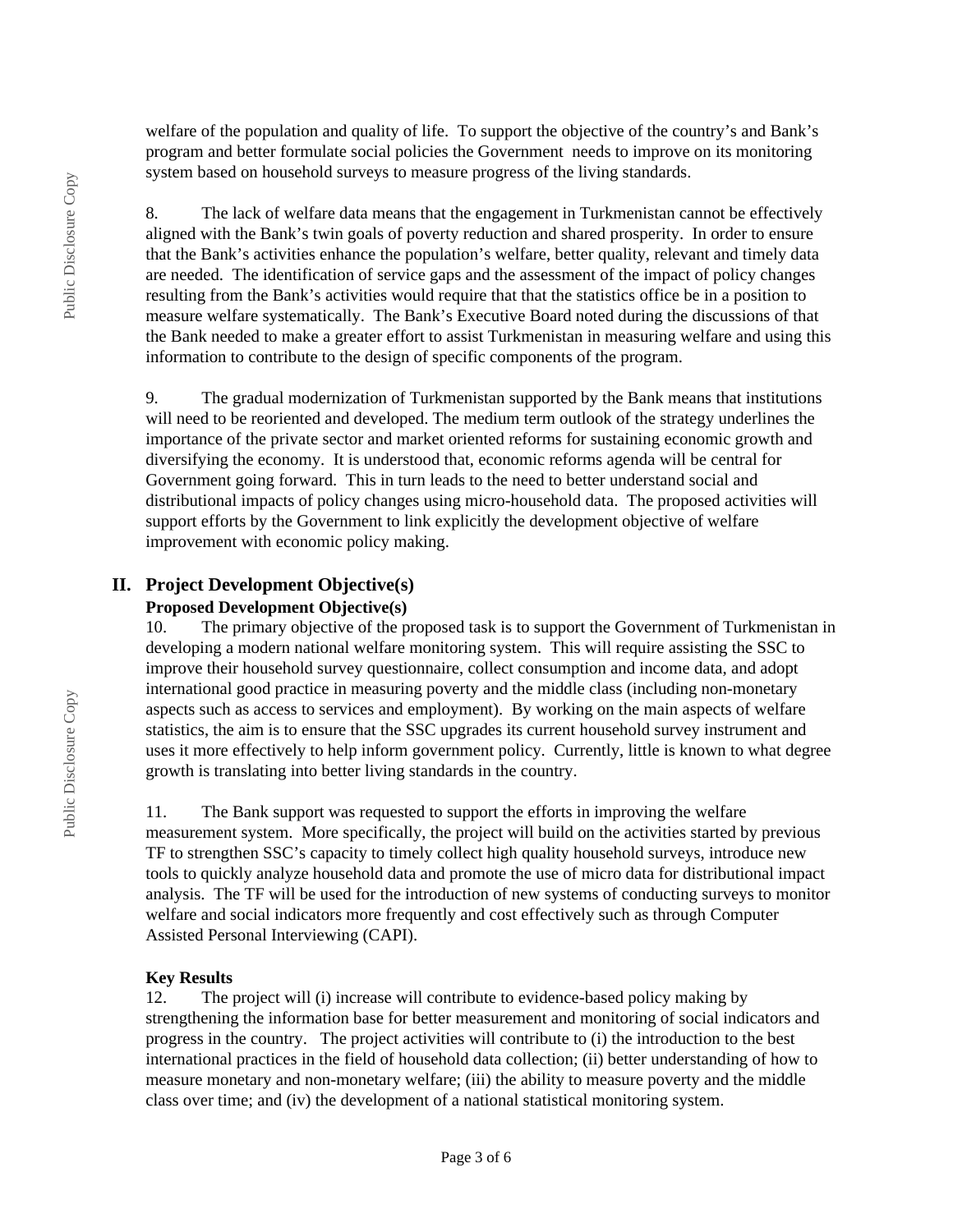## **III. Preliminary Description**

#### **Concept Description**

13. The proposed project would provide technical assistance to the State Committee of Statistics (SCS) of Turkmenistan, especially the departments conducting the household survey, and transfer knowledge on best practices of welfare measurement and monitoring, including introduction to CAPI (Computer Assisted Personal Interviewing) methodology based on Survey Solutions software. The technical assistance is comprised of two main stages. The first stage will require a review of the existing steps involved in measuring welfare such as sample design, survey questionnaire, and survey implementation. The second stage will provide training to the Statistics Committee on CAPI implementation with Survey Solutions software, welfare measurement and methodology including the consumption aggregate, estimation of welfare lines, vulnerability and middle class measurement, and non-monetary welfare index.

Stage 1: Household Survey Review

14. The objective of this stage is to understand the existing official system for monitoring monetary and non-monetary welfare (if any) and capacity of SCS in implementing CAPI in order to ensure that the technical advice provided at later stages builds upon existing systems. This stage will consist of workshops, consultations/interviews, technical review, and study tour.

15. Based on review of baseline status of the welfare measurement system in SSC the project consultant will conduct analysis and provide a high-level report and advice on the Turkmenistan household survey on the following key survey aspects:

The sample design review and advice will cover the SCS's sampling approach, sample selection, sampling frame, sample size, and survey weights.

The review of the survey questionnaire will focus on issues of whether it collects relevant and sufficient information for measuring monetary and non-monetary welfare in Turkmenistan.

The survey implementation review will aim to document the SCS's activities that take place before the fielding of the survey (for example, manuals, training, data entry), activities while the survey is in the field (such as supervision, transportation, communication, and data management), data entry and processing, and activities required after the survey is complete (debriefing, preparation of the final data set and documentation), and data analysis. Also, the capacity of the SCS staff to implement CAPI for official household survey data collection will be evaluated.

16. A review of the welfare measurement approach currently used for both monetary and nonmonetary poverty. The purpose of this review is to provide a common in-depth understanding of the instrument used to measure welfare in Turkmenistan. The depth of the discussion will depend upon the level of detail shared by the SCS officials. This phase will deliver one report which: (i) describes the SCS's sample design, survey questionnaire, survey implementation process, and welfare measurement methodology and (ii) provides high priority recommendations for improving the household survey in order to better measure welfare.A study tour of selected SCS officials to 3-4 countries [possibly, Moldova, Kazakhstan, Kyrgyzstan and Armenia] will be suggested in order to see how different statistics departments approach collection and analysis of household survey data, including in CAPI.

Stage 2: Welfare Measurement and New Technologies in Data Collection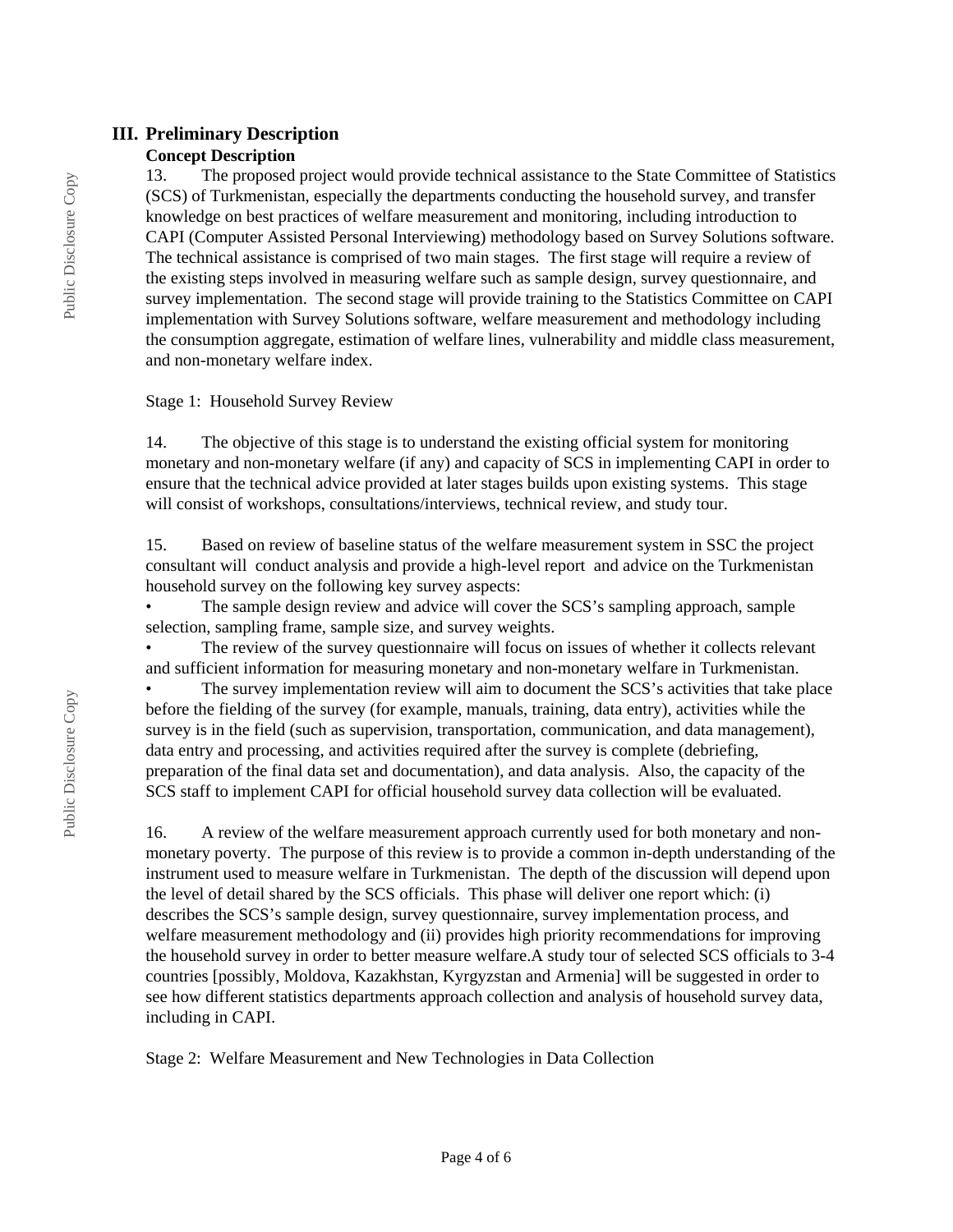17. The objective of Stage 2 would be to provide practical training to the SCS on how to measure monetary and non-monetary welfare including the size of the middle class (since poverty is a sensitive issue), CAPI. This stage builds upon the knowledge gained from the review stage and focuses on knowledge sharing.

18. The workshop on measuring monetary welfare will provide training on computing the consumption aggregate, establishing/estimating a welfare lines, a middle class line, and measuring the level/rate of vulnerability and the middle class. The data used for the training should be the government's existing official household survey data and this should be provided in confidence and specifically for the purposes of this training.

19. The workshop on non-monetary welfare will introduce the concept and techniques of measuring welfare from multidimensional perspective. The workshop will provide an overview of approaches used to measure multidimensional welfare and the methodology for estimating the index, covering selection of dimensions, indicators, cut-offs and then decomposing the dynamics of the index overtime.

20. The workshop on CAPI will provide hands–on training on fundamentals of implementing CAPI for official household survey. It starts with focused training on implementation of "Survey Solutions"- a Bank software that is used to design, structure and implement the household questionnaire in electronic (tablet) format. The workshop will cover topics relevant for setting up a first survey in CAPI format: technical requirements for servers, wireless/transmission networks, tablets and operation systems. Depending on capacity and interest of SCS the workshop can be followed up by pilot field test of selected module of official household survey.

21. An Operational Manual on all methodological aspects of measuring monetary and nonmonetary welfare will be produced to ensure sustainability of the methodology. Currently there is no practice and methodology in place to construct a national welfare line in Turkmenistan. The team will provide all the required methodological materials with international experience in welfare measurement.

| Safeguard Policies Triggered by the Project    | Yes | N <sub>0</sub> | TBD |
|------------------------------------------------|-----|----------------|-----|
| Environmental Assessment OP/BP 4.01            |     | x              |     |
| Natural Habitats OP/BP 4.04                    |     | x              |     |
| Forests OP/BP 4.36                             |     | x              |     |
| Pest Management OP 4.09                        |     | x              |     |
| Physical Cultural Resources OP/BP 4.11         |     | x              |     |
| Indigenous Peoples OP/BP 4.10                  |     | X              |     |
| Involuntary Resettlement OP/BP 4.12            |     | x              |     |
| Safety of Dams OP/BP 4.37                      |     | x              |     |
| Projects on International Waterways OP/BP 7.50 |     | X              |     |
| Projects in Disputed Areas OP/BP 7.60          |     | x              |     |

## **IV. Safeguard Policies that Might Apply**

### **V. Financing** *(in USD Million)*